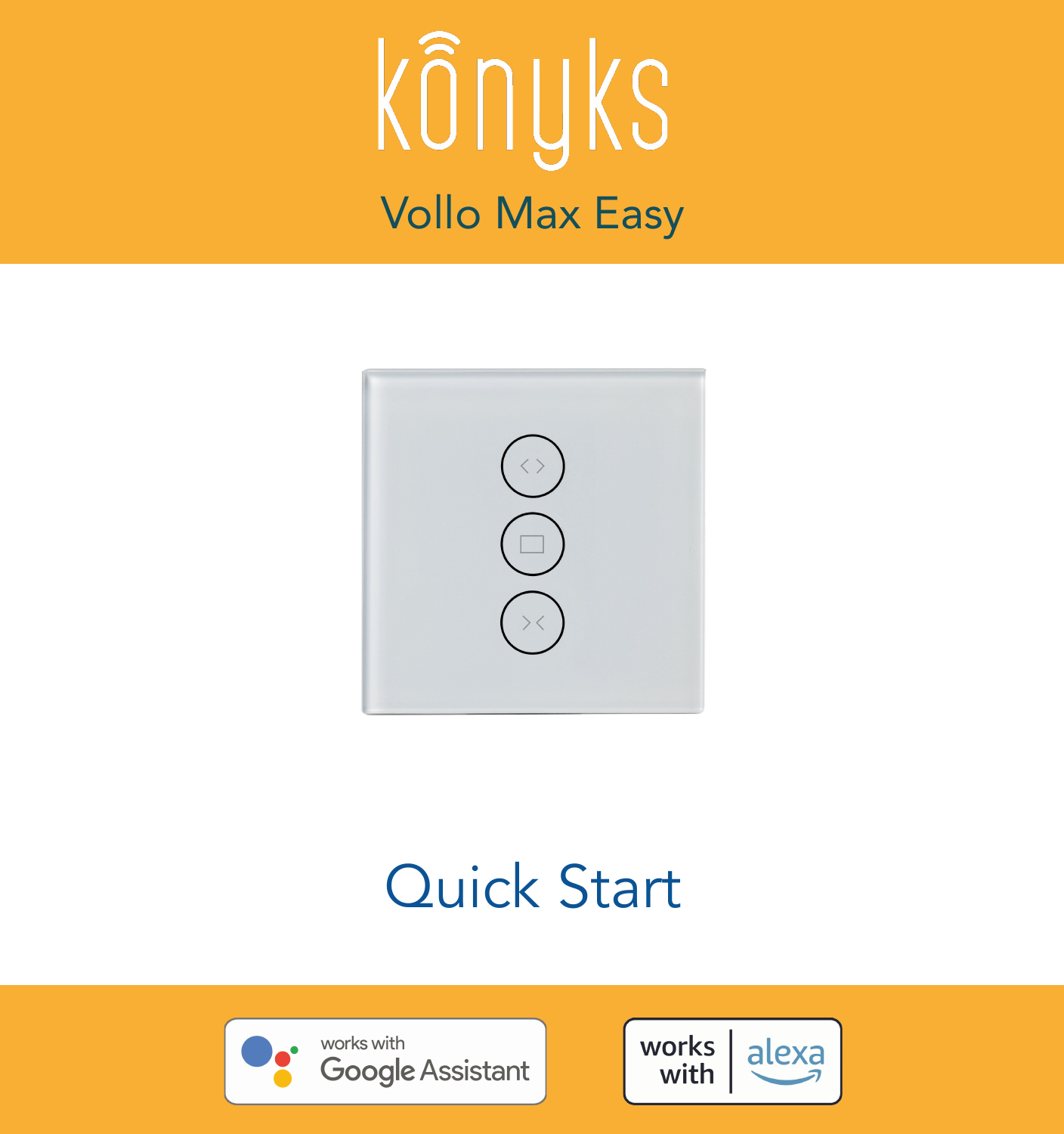

### KONYKS APP



Téléchargez l'application Descargue la aplicación Scarica l'app Laden Sie die App herunter Download de app Baixe a App Pobierz aplikację Descărcați aplicația



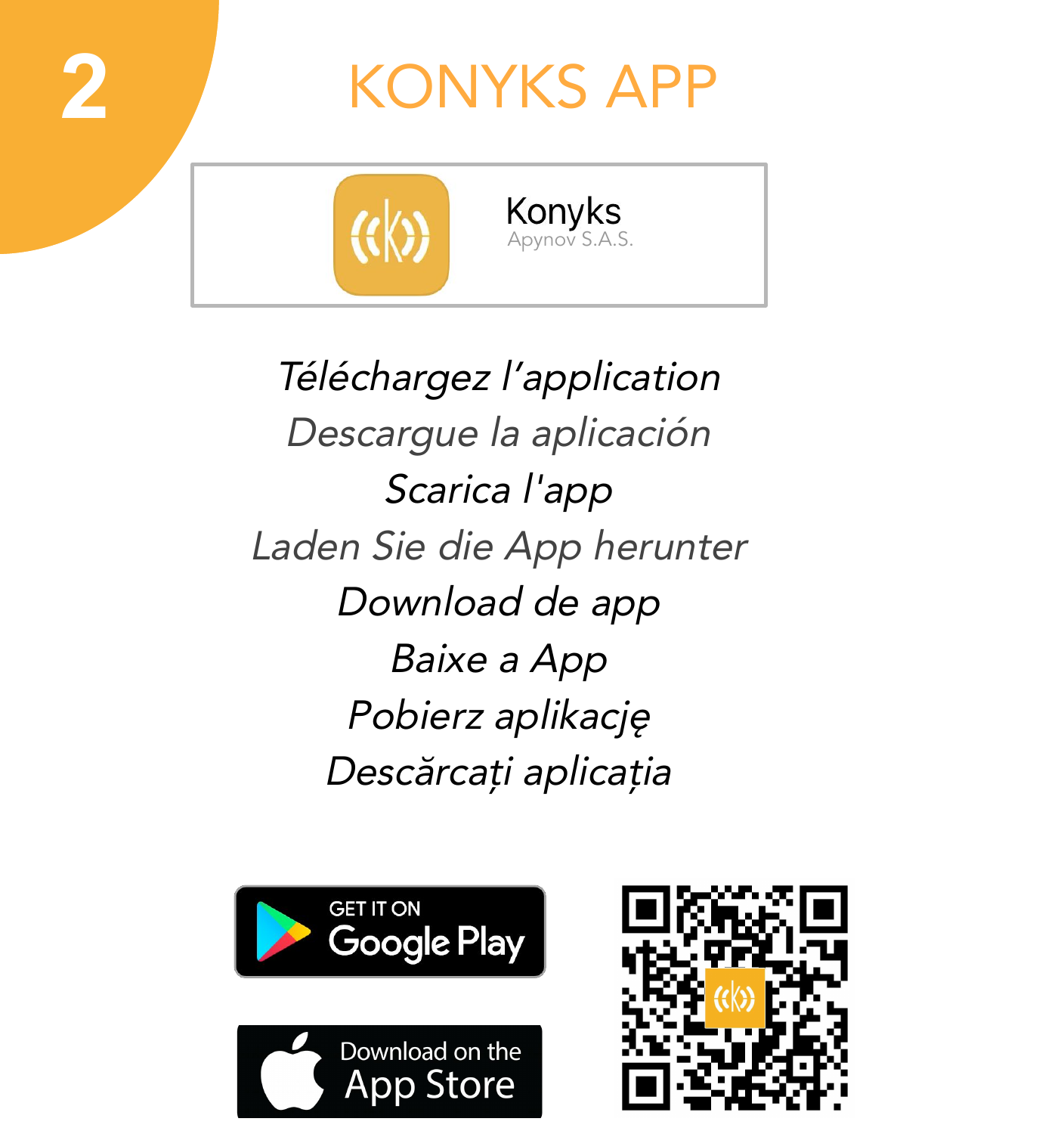# INSTRUCTIONS **3**

#### Scan QR Code

Scannez le QR Code et suivez les instructions Escanee el código QR y siga las instrucciones Scansiona il codice QR e segui le istruzioni Scannen Sie den QR-Code und befolgen Anweisungen Scan de QR-code en volg de instructies Leia o QR Code e siga as instruções Zeskanuj kod QR i postępuj zgodnie z instrukcjami Scanați codul QR și urmați instrucțiunile



https://konyks.com/online-doc/vollomaxeasy/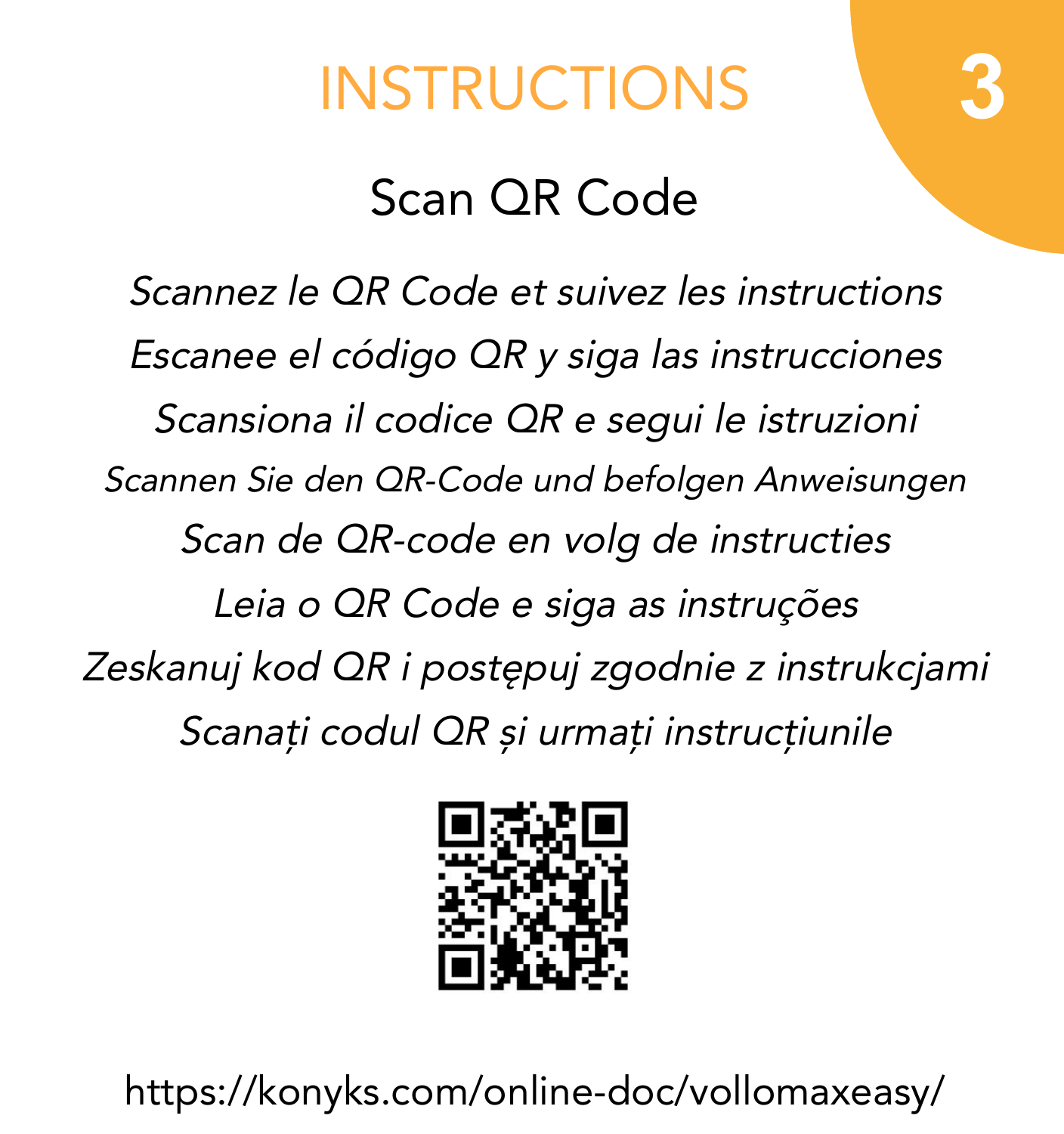# **4**

# INSTALLATION RAPIDE

- 1. Installez l'APP: Téléchargez l'APP Konyks en suivant le QR Code de la page 2
- 2. Utilisez un Smartphone sous Android ou iOS et connectez-vous à un réseau Wi-Fi 2.4 Ghz
- 3. Ouvrez l'APP Konyks et enregistrez-vous
- 4. Installez l'interrupteur: Coupez l'alimentation électrique • Reliez les fils électriques selon schéma • Encastrez l'interrupteur dans le mur • Rétablissez l'alimentation électrique

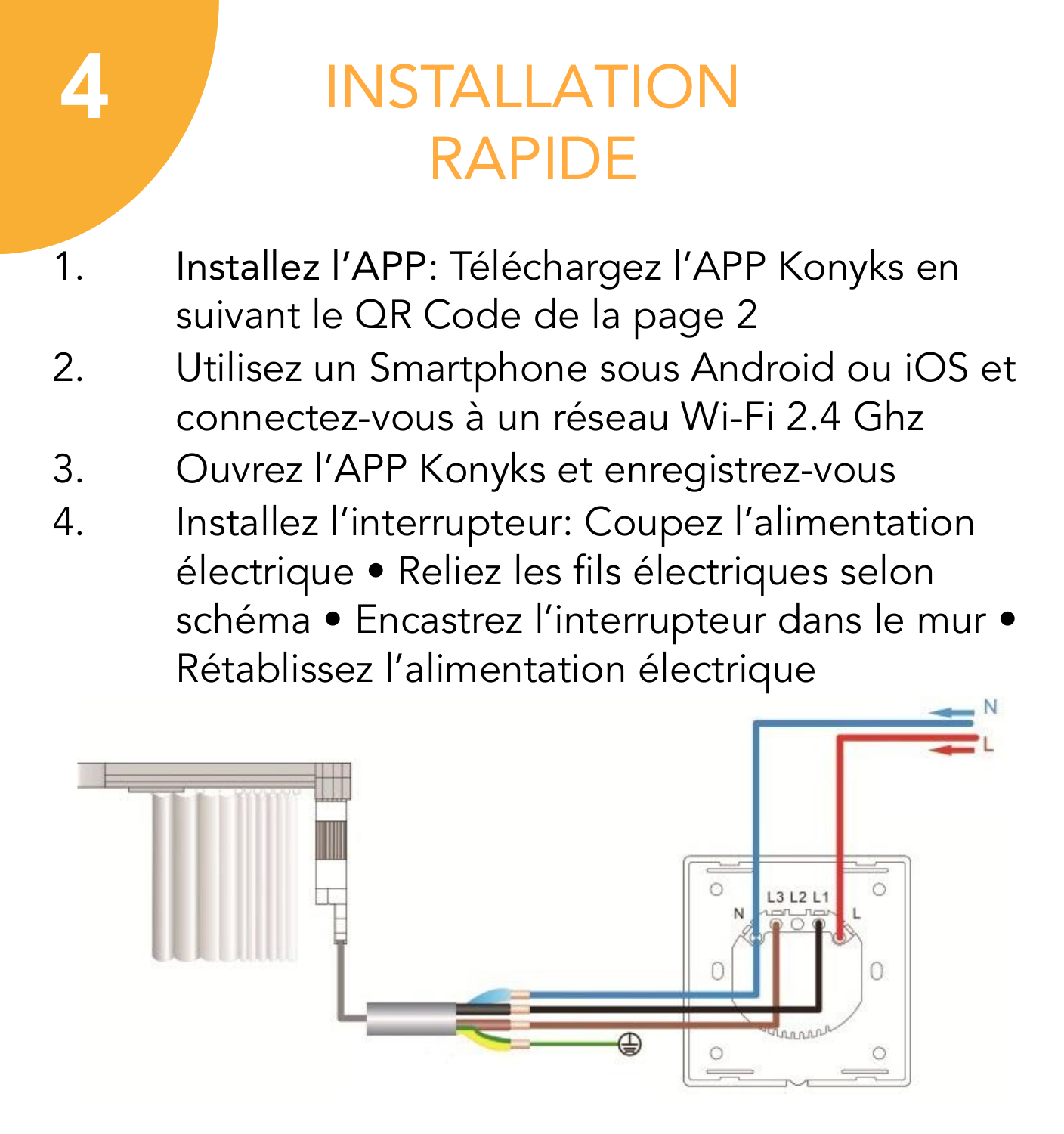- 5. Le voyant du bouton haut doit clignoter rapidement, si ce n'est pas le cas faites un RESET en appuyant sur le bouton du bas pendant env. 20 sec
- 6. Depuis l'APP Konyks cliquez sur en haut à droite de l'écran



- 7. L'APP doit détecter automatiquement l'appareil à installer et le proposer. Validez en cliquant sur "Aller sur Ajouter"puis sur +
- 8. L'APP vous invite à saisir votre mot de passe Wi-Fi (attention aux majuscules & minuscules) puis cliquez sur "Confirmer"
- 9. L'installation va se poursuivre en affichant "Connexion en cours". Patientez 10 à 15 secondes.
- 10. Votre interrupteur est installé et fonctionnel. Si ce n'est pas le cas reprenez à l'étape 5

Pour plus d'instructions sur l'utilisation de votre produit scannez le QR Code en page 3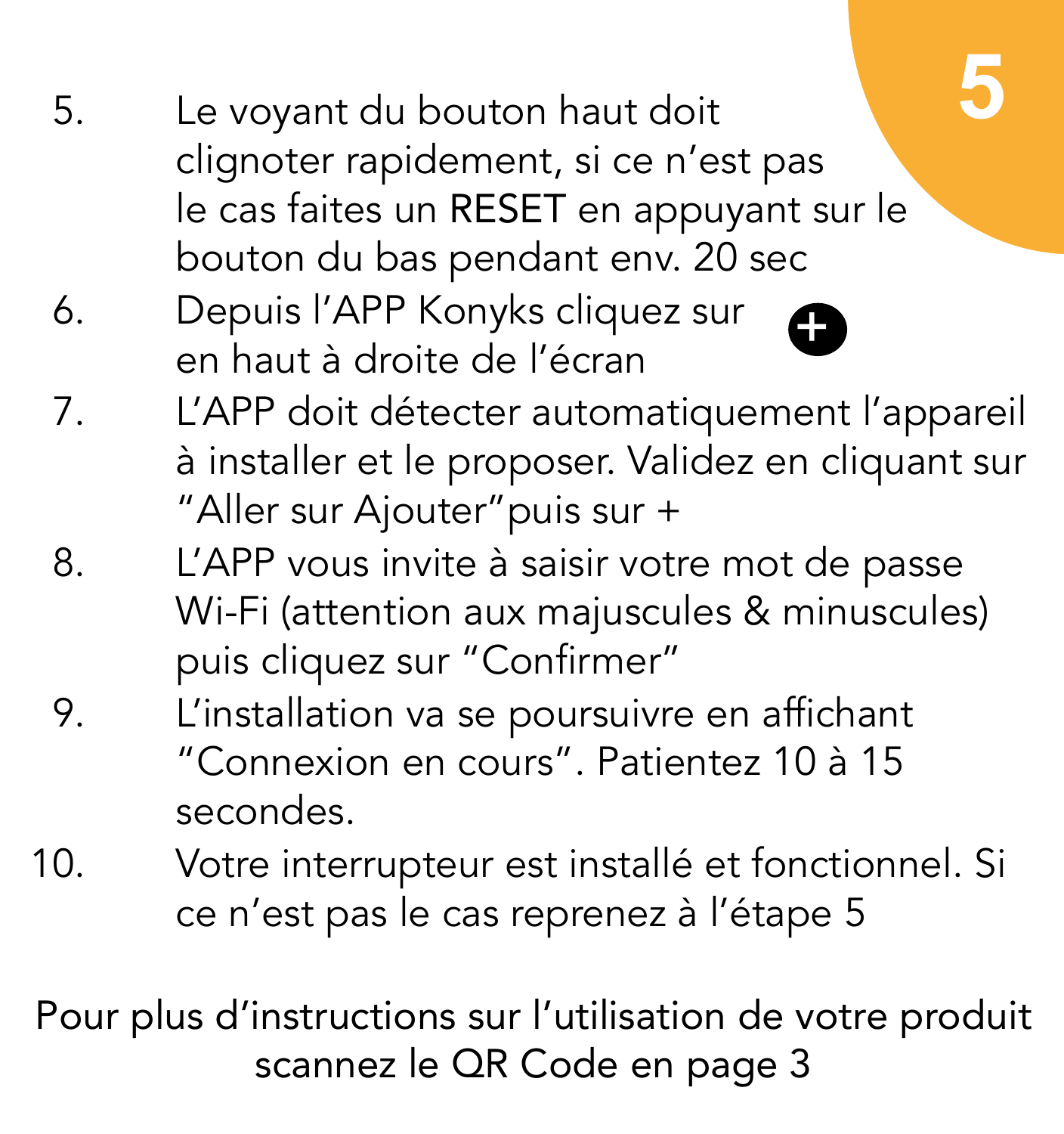# **OUICK** INSTALLATION

- 1. Install the APP: Download the Konyks APP by following the QR Code on page 2
- 2. Use an Android or iOS smartphone and connect to a 2.4 Ghz Wi-Fi network
- 3. Open the Konyks APP and register

**6**

4. Install the switch: Turn off the power supply  $\bullet$ Connect the electric wires according to the picture • Install the switch in the wall • Restore the power supply

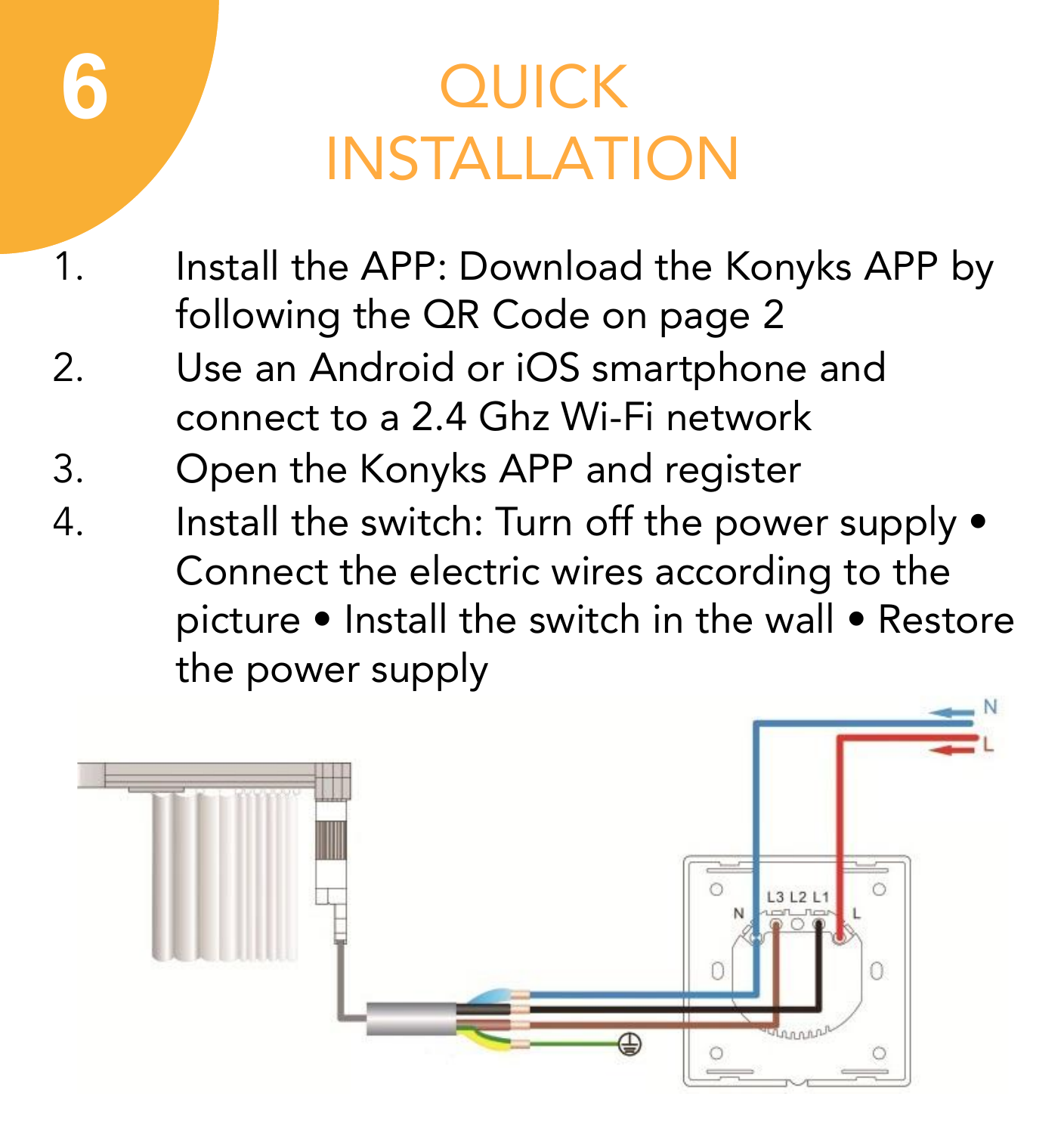- 5. The top button light should blink quickly, if not do a RESET by pressing the bottom button for approx. 20 sec
- 0 6. From the Konyks APP click on at the top right of the screen
- 7. The APP must automatically detect the device to be installed and offer it. Validate by clicking on "Go to Add" then on +

**7**

- 8. The APP prompts you to enter your Wi-Fi password (be careful with upper and lower case letters) then click on "Confirm"
- 9. The installation will continue with "Connecting Now" displayed. Wait 10 to 15 seconds.
- 10. Your Switch is installed and functional. If not go back to step 5

#### For more instructions on using your product, scan the QR Code on page 3